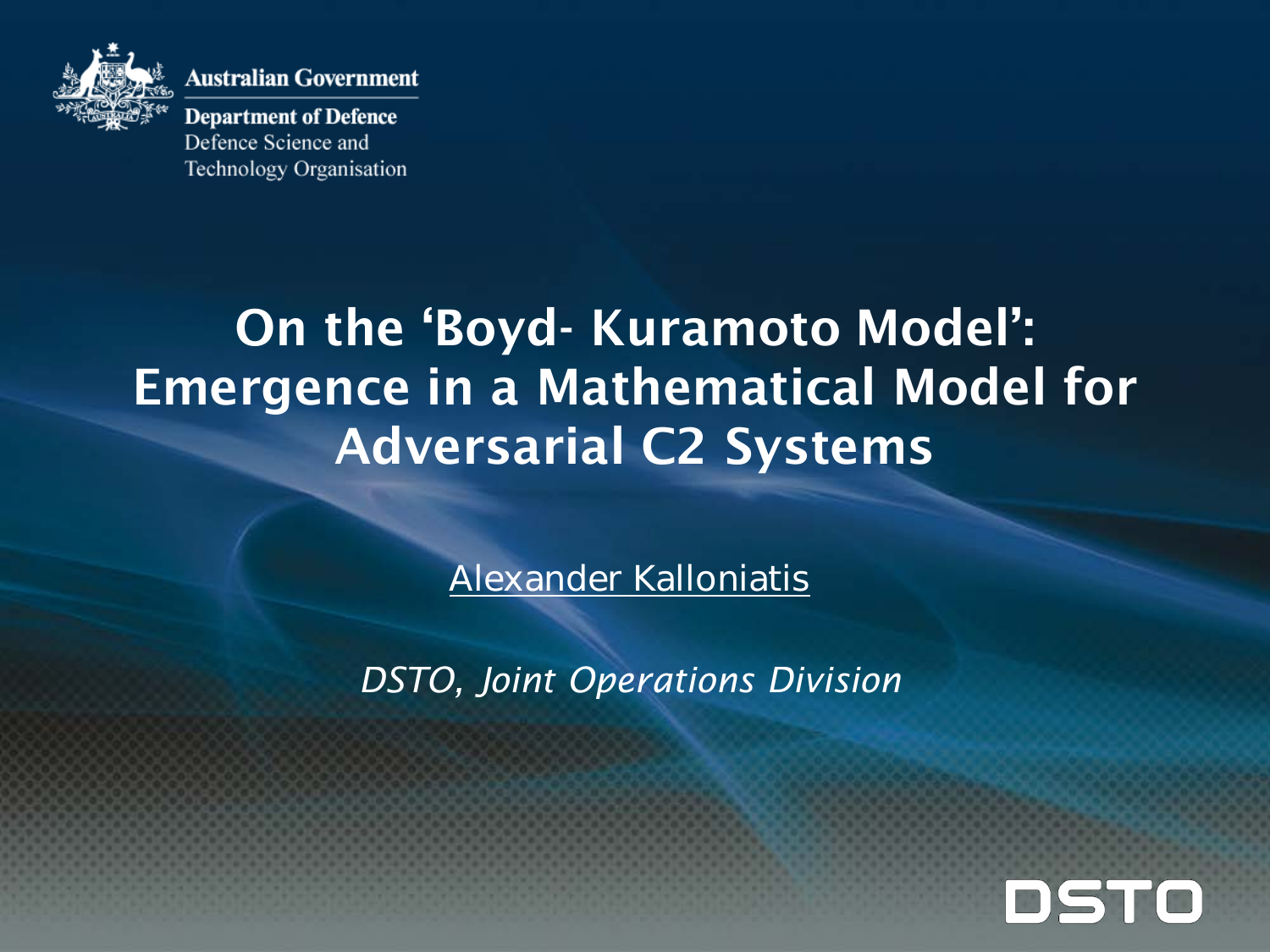

## C2 Processes: many are cycles!

• Boyd's *O*bserve-*O*rient-*D*ecide-*A*ct Loop:

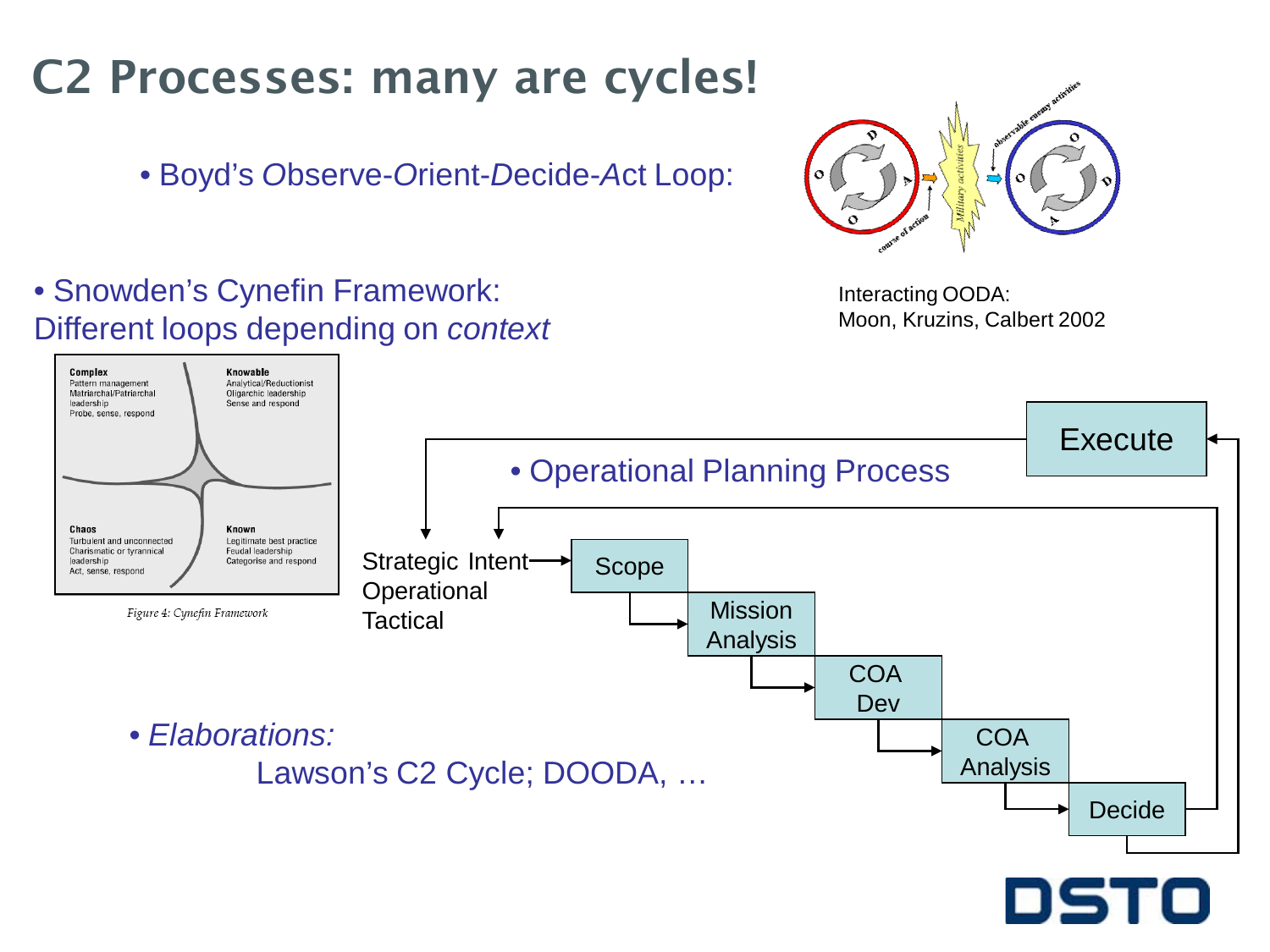## The Kuramoto\* Model



\* Kuramoto, Chemical Oscillations, Waves and Turbulence, Springer, Berlin, 1984; † Kalloniatis, Phys. Rev. E 82, 066202, 2010 Also contributions by R. Taylor and T. Dekker

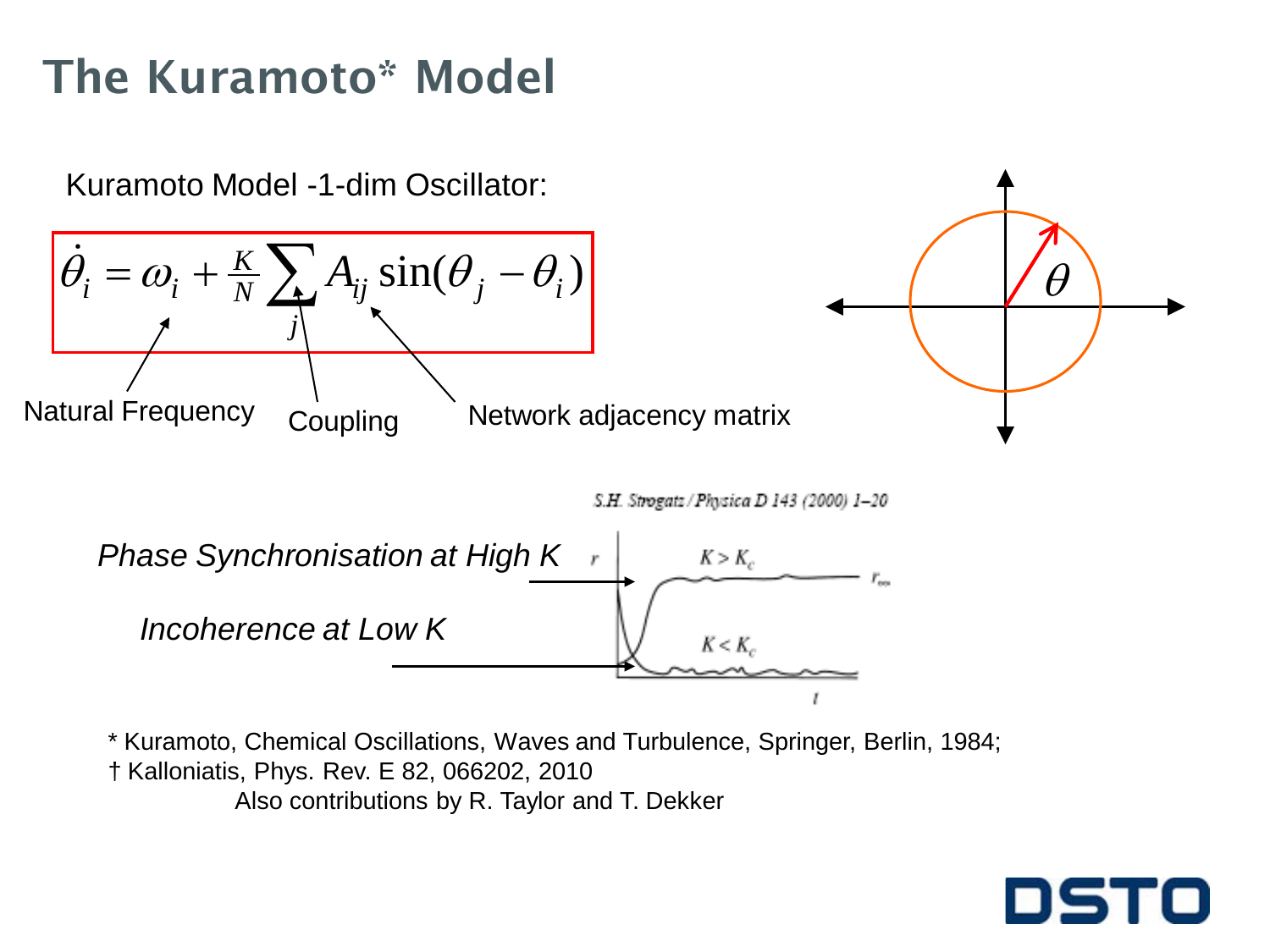## Mapping Kuramoto to Boyd

 $\theta$ = Point of progress in decision cycle.

*K* = Coupling = degree of tightness of control.

ω = *Natural* frequency of each node = inverse time period for processing appropriate information according to "environment" in order to advance through cycle.

 $A =$  intra-C2 Network  $=$  not just communications connectivity, but also authority, collaborative, social, and visual networks.

- *Who are my points of reference for my decision cycle?*
- *With whom must I mutually adjust to progress decisions?*

Periodicity of *sine* response function: irrelevance of "stale" information or past decisions: the *current decision cycle is all that matters*.



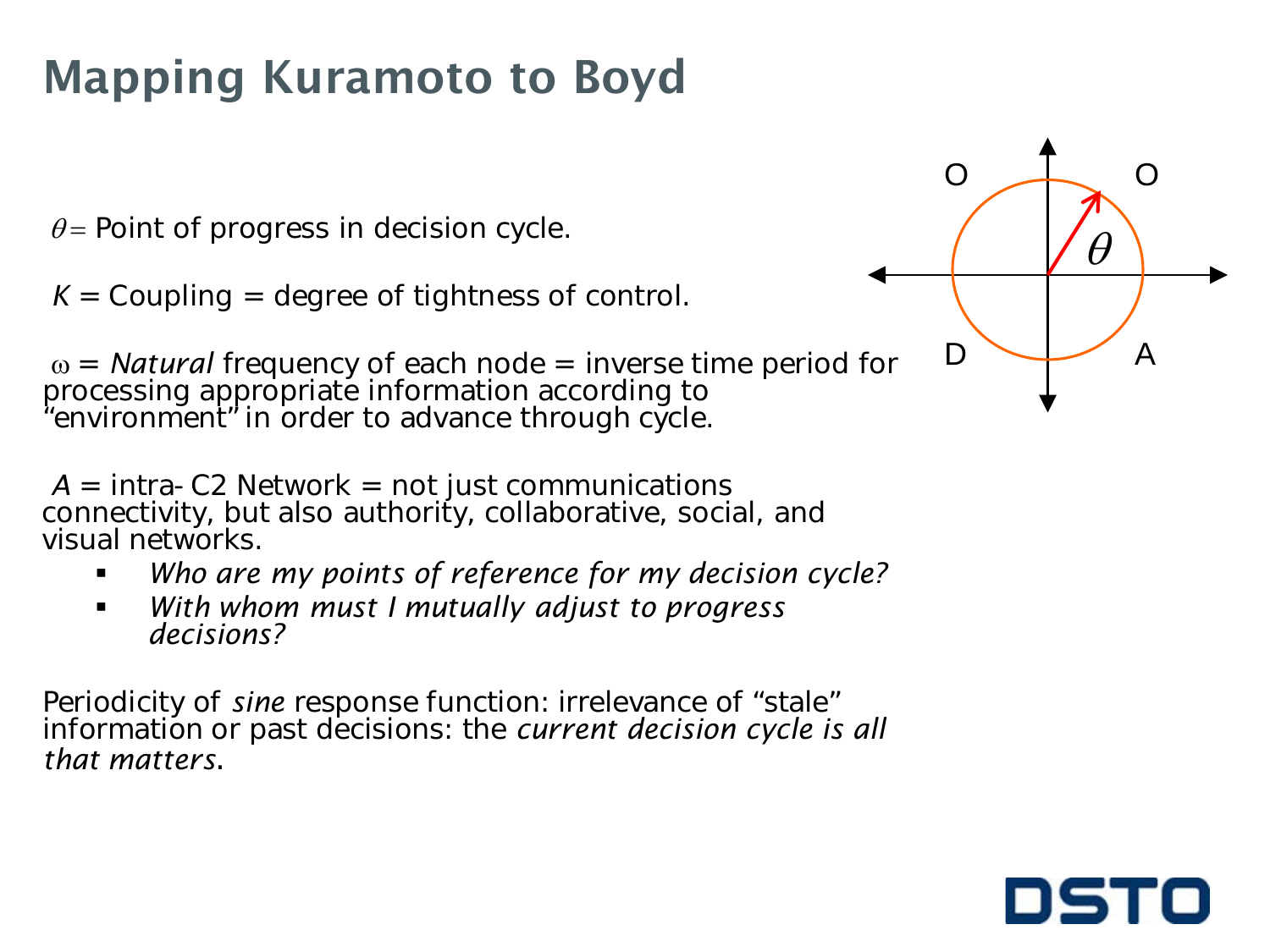## C2- Time Period Spectrum



**Modern military operations involve diverse time scales and networking of processes.**

DSTO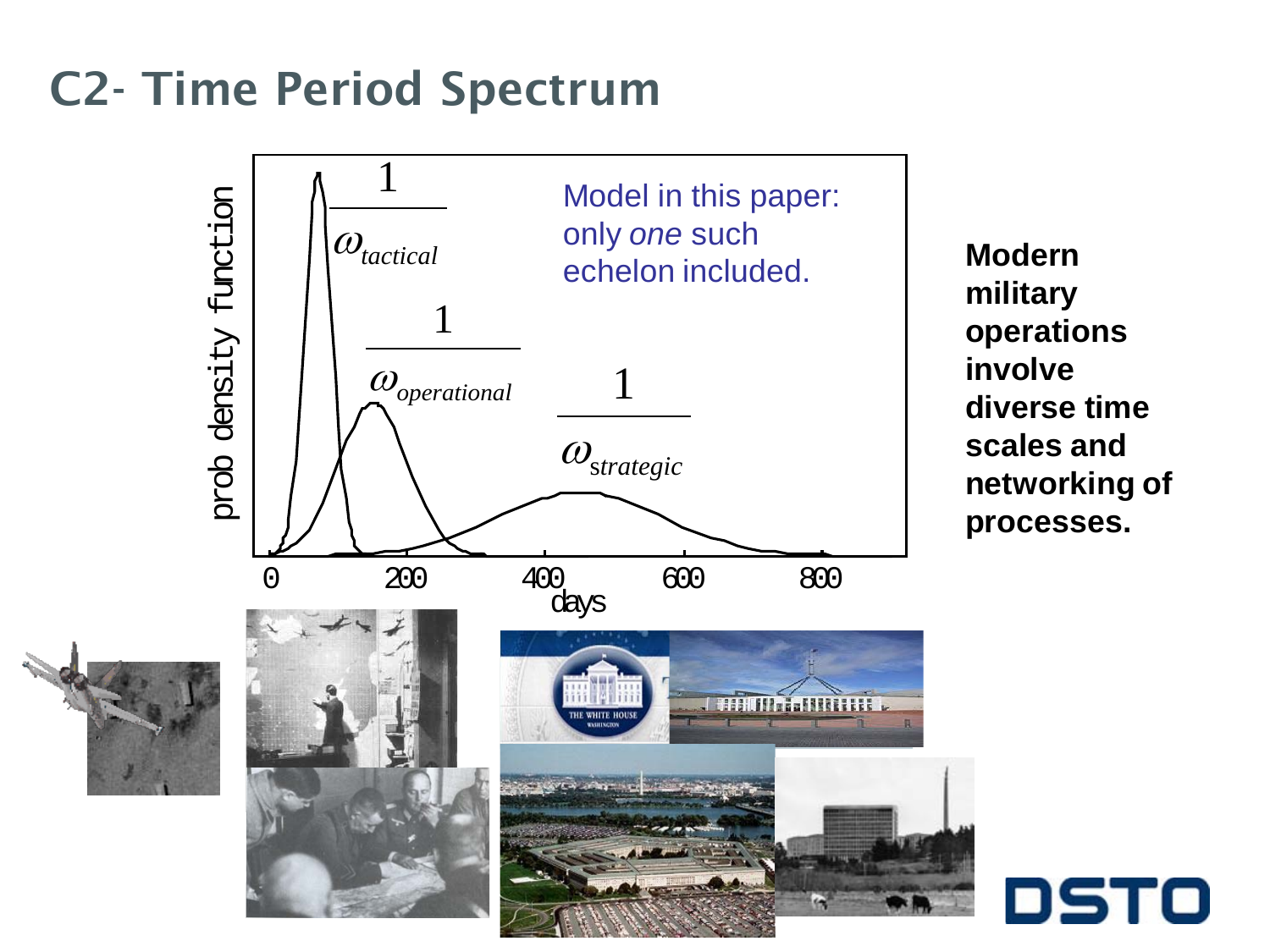## The 'Boyd- Kuramoto' equations

cf Lanchester attrition and Hughes salvo equations



#### N.B. This is a *Caricature*:

Informal Networks in Traditional Military (Ali 2011); Hierarchy in Insurgent Networks (Memon et al 2008)

$$
\hat{\beta}_i = \omega_i + \sigma_B \sum_{j=1}^{N_B} B_{ij} \sin(\beta_j - \beta_i) + \varsigma_{BR} \sum_{j=1}^{N_{BR}} M_{ij} F(\rho_j - \beta_i)
$$

$$
\hat{\rho}_i = \nu_i + \sigma_R \sum_{j=1}^{N_B} R_{ij} \sin(\rho_j - \rho_i) + \varsigma_{RB} \sum_{j=1}^{N_{BR}} M_{ij} G(\beta_j - \rho_i).
$$

 $\omega_i, v_j \in [0,1]$  uniform random distribution interactions only within one 'echelon'

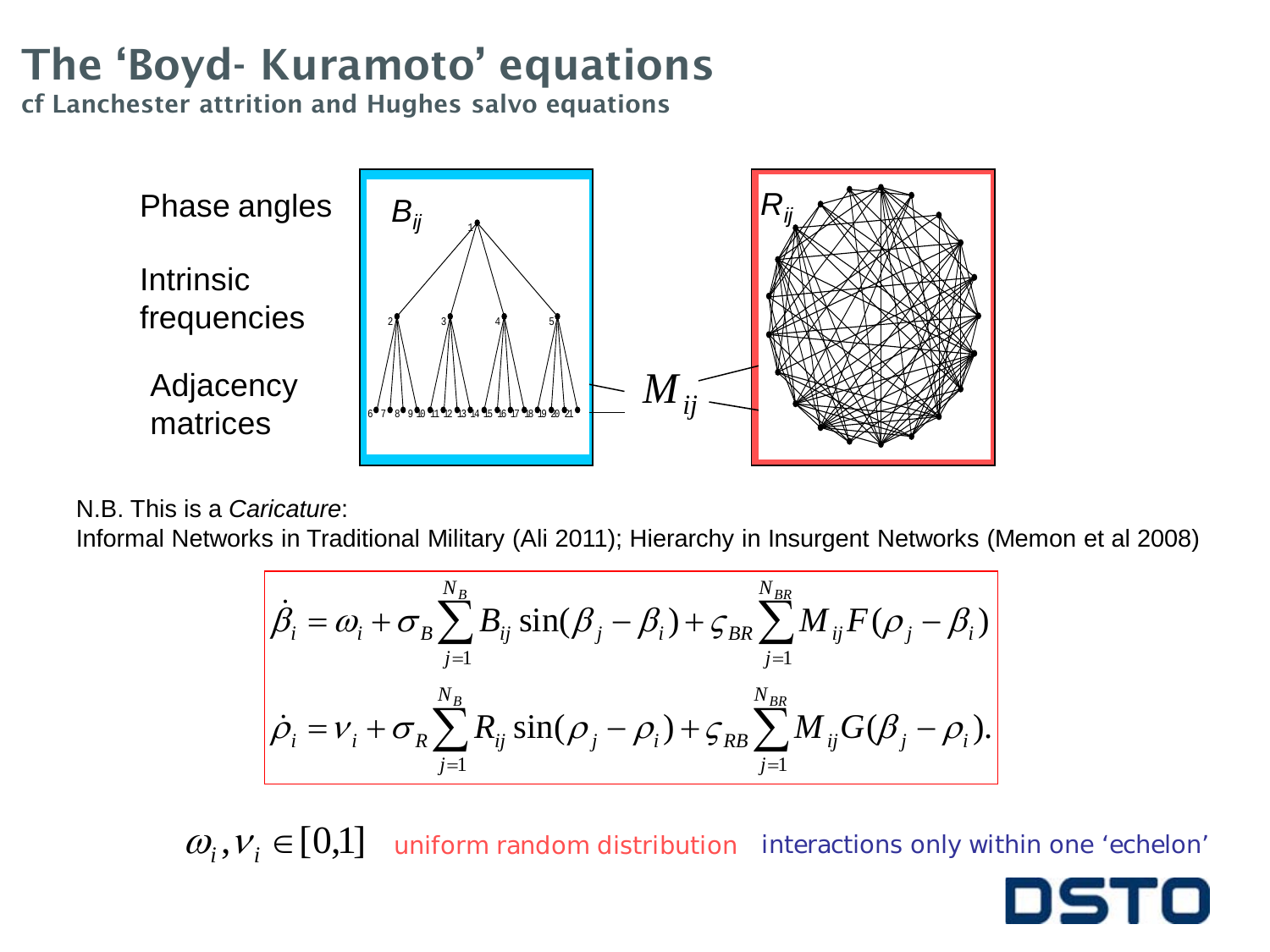## Intelligence- Surveillance- Reconnaissance & OODA



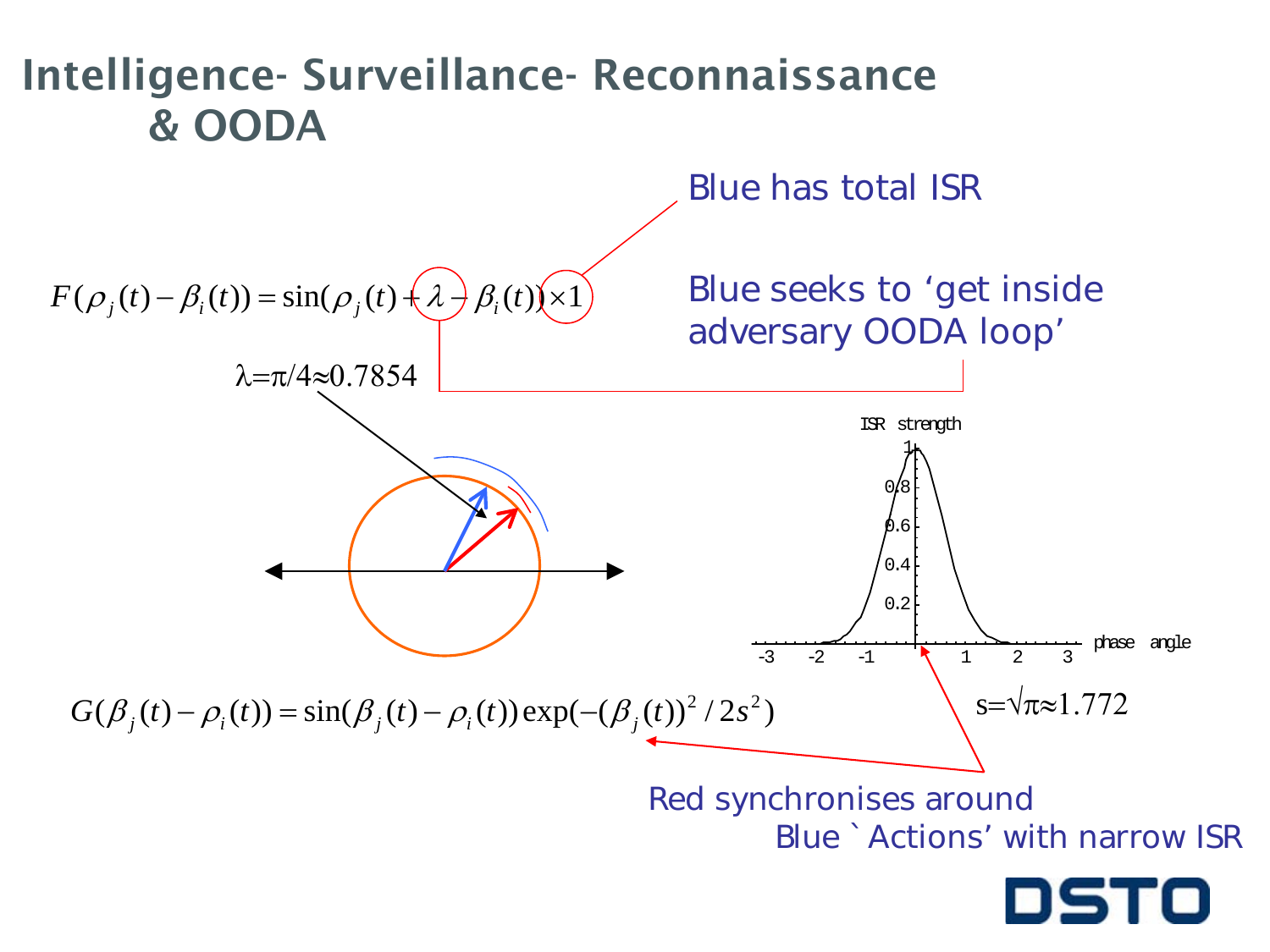## Measures of Performance

Measure of internal synchronisation<br>( $B \leftrightarrow B$ ,  $R \leftrightarrow R$ )

$$
r(t)e^{i\Psi(t)} = \frac{1}{N}\sum_{i}e^{i\theta_i(t)}
$$

Measure of external synchronisation B↔R

$$
r_B(t) = \frac{1}{N_B} \left| \sum_i e^{i\beta_i(t)} \right|
$$

$$
r_R(t) = \frac{1}{N_R} \left| \sum_i e^{i\rho_i(t)} \right|
$$

$$
\Delta_{BR}(t) = \frac{1}{N_{BR}} \sum_{i} \left[ \beta_i(t) - \rho_i(t) \right]
$$

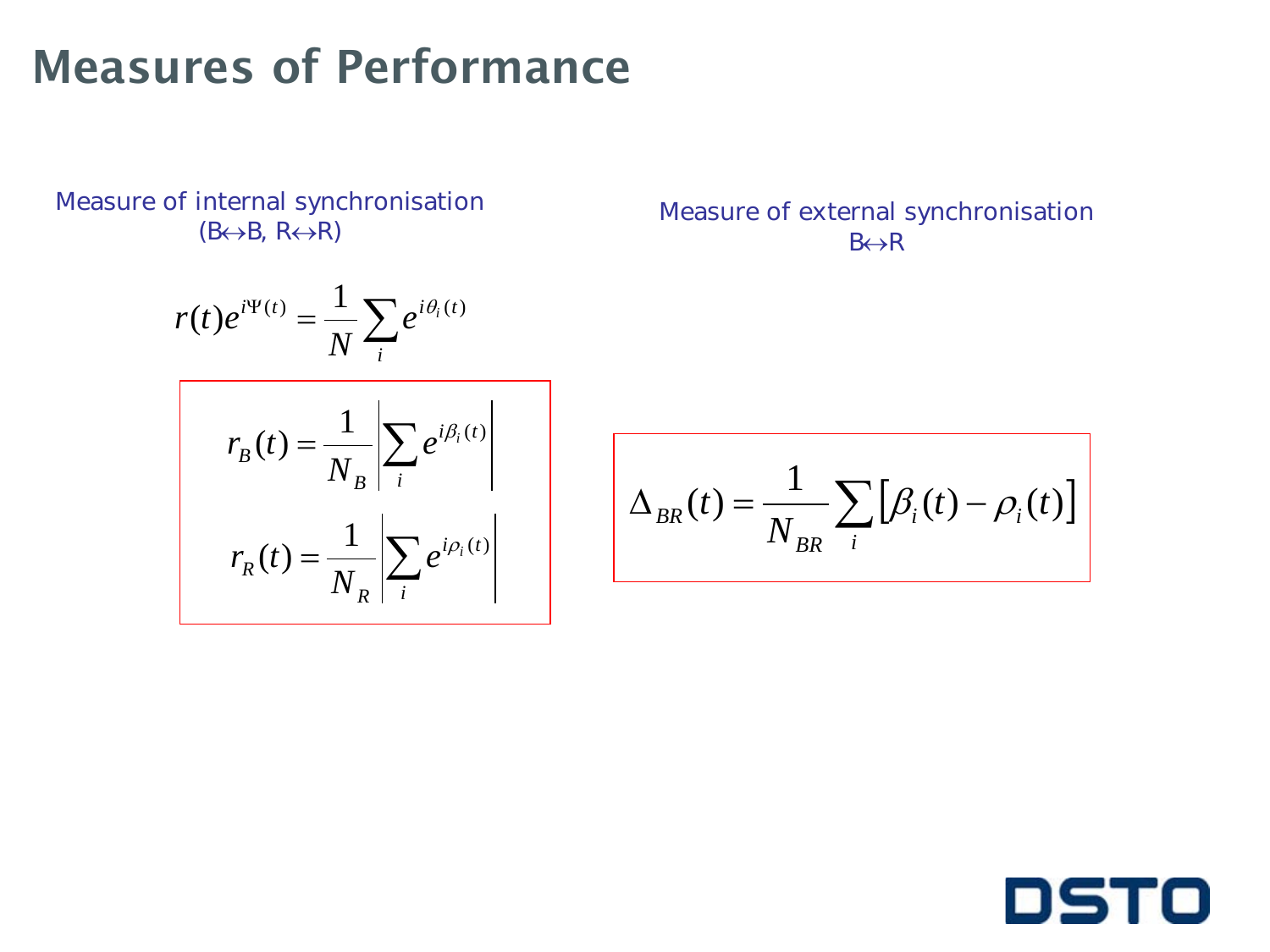## Basic (Extreme) Behaviours



Blue focused exclusively on Red; neither internally coordinates.



Blue, Red focused exclusively on internal coordination but no regard for each other

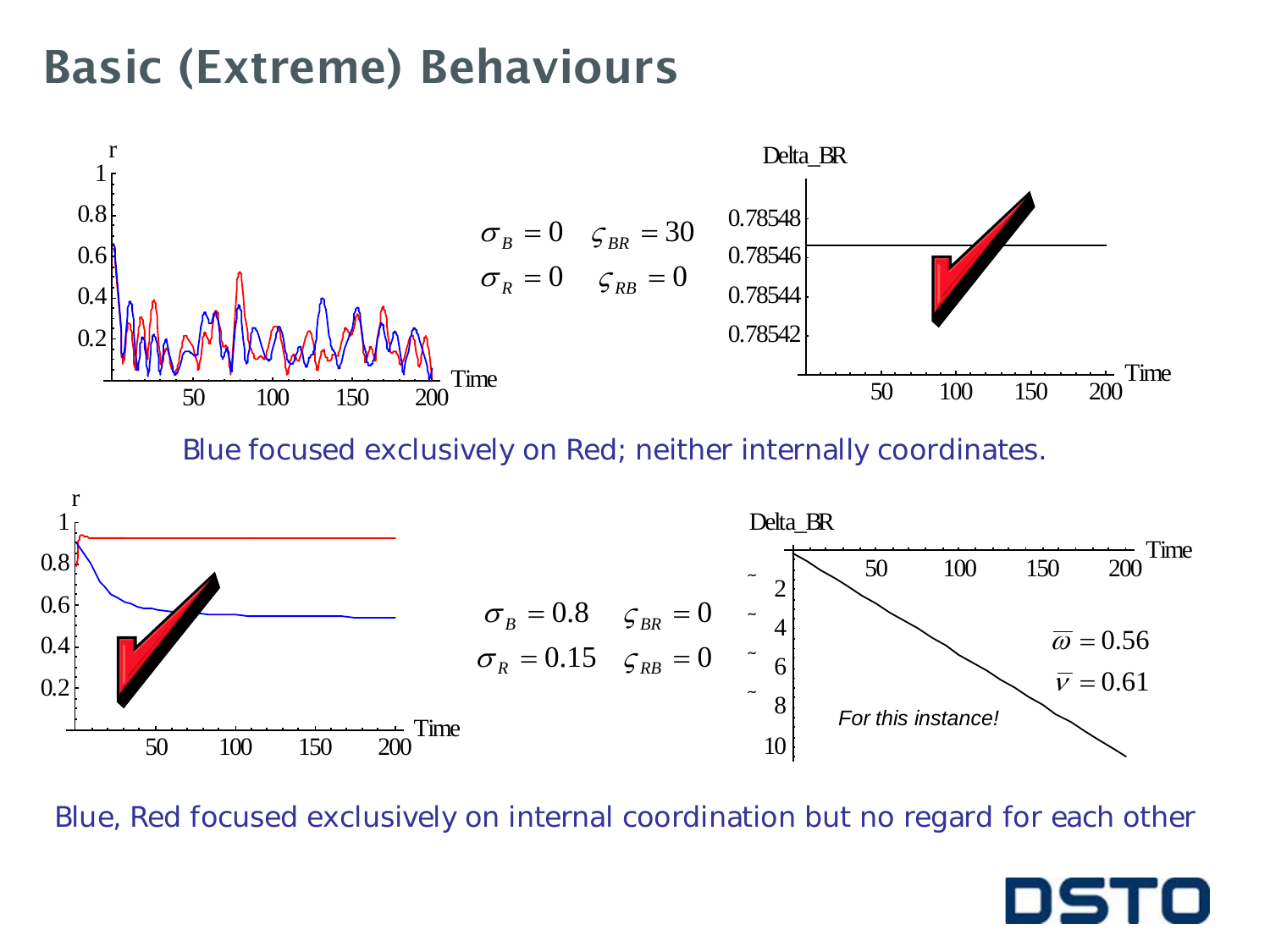## Emergence: the 'surprise'

Laughlin: "system qualities or behaviours not reducible to the system components but arise from their interactions."



 $\frac{1}{2}$  6  $\frac{1}{2}$  8  $\frac{1}{2}$  9 10 11 12 13 14 15 16 17 18 1 $\frac{1}{2}$  21

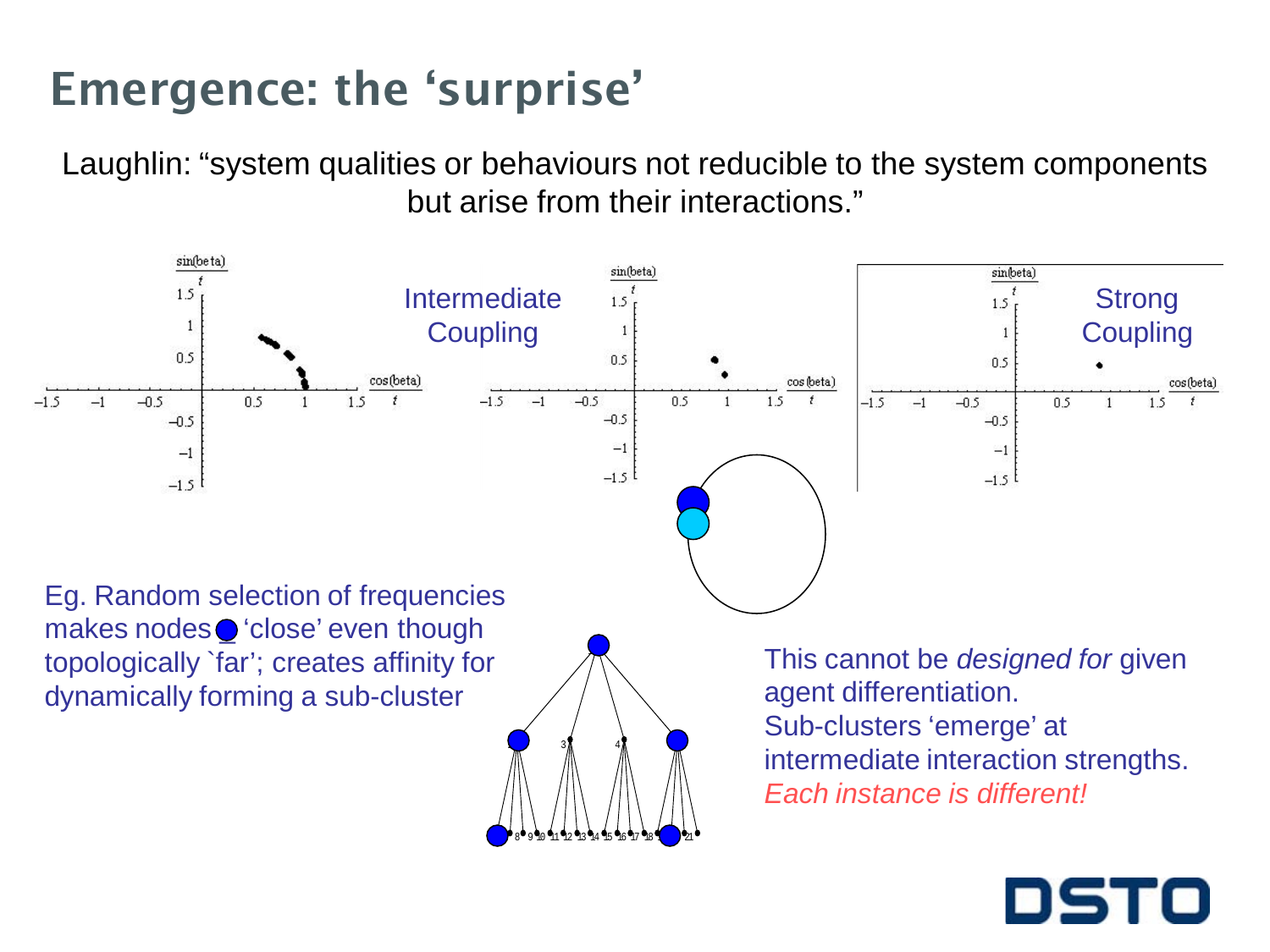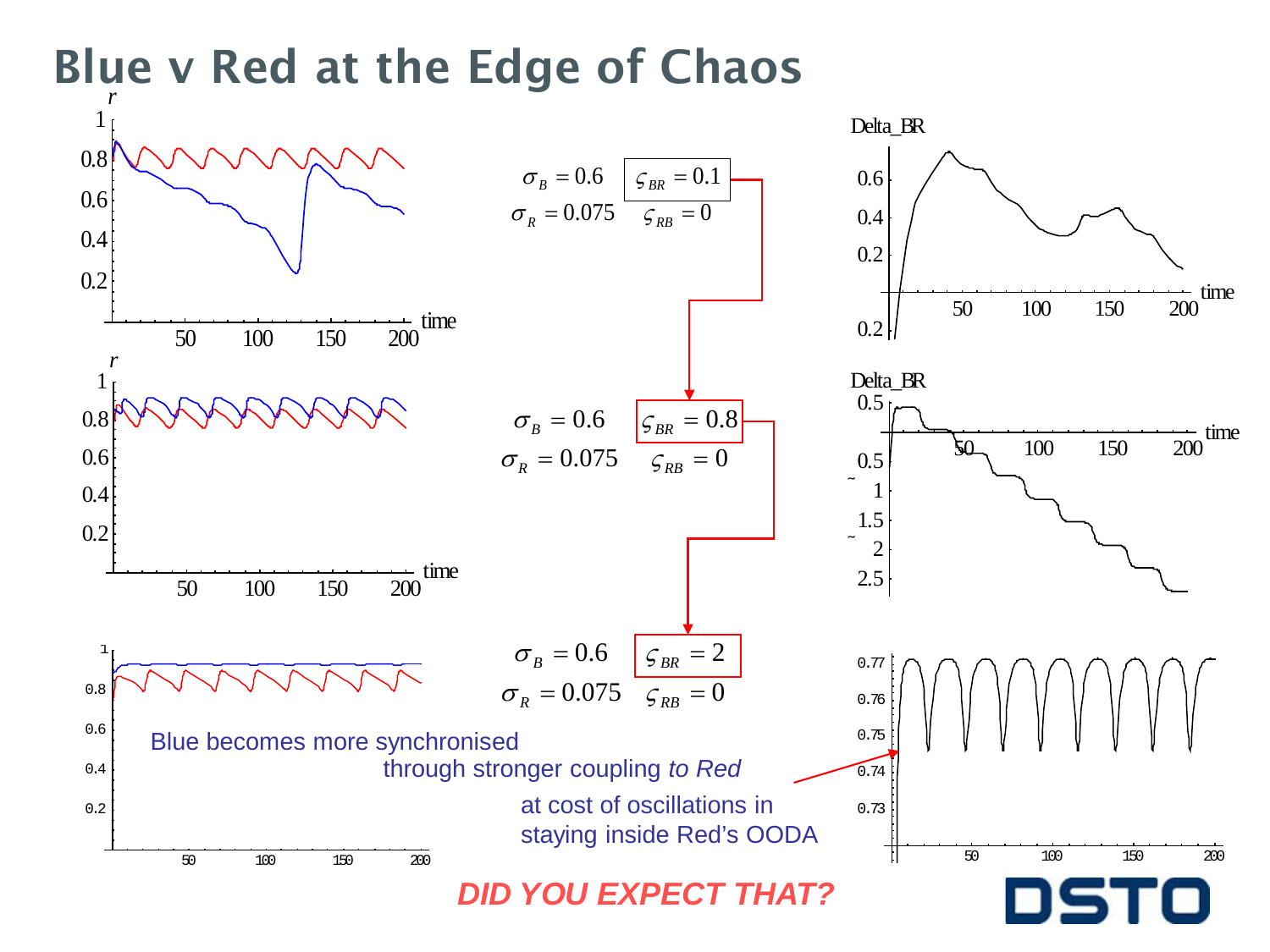

### Another example: Only Red 'at the Edge'

 $\sigma_R = 0.08$   $\varsigma_{RB} = 0$  $\sigma_B = 0.6$   $\varsigma_{BR} = 0$ 

$$
\sigma_B = 0.6 \quad \varsigma_{BR} = 0.2
$$

$$
\sigma_R = 0.08 \quad \varsigma_{RB} = 0
$$

$$
\sigma_B = 0.6 \quad \varsigma_{BR} = 0.6
$$

$$
\sigma_R = 0.08 \quad \varsigma_{RB} = 0
$$

 $\sigma_R = 0.08$   $\sigma_{RB} = 0.1$  $\sigma_B = 0.6$   $\varsigma_{BR} = 2$